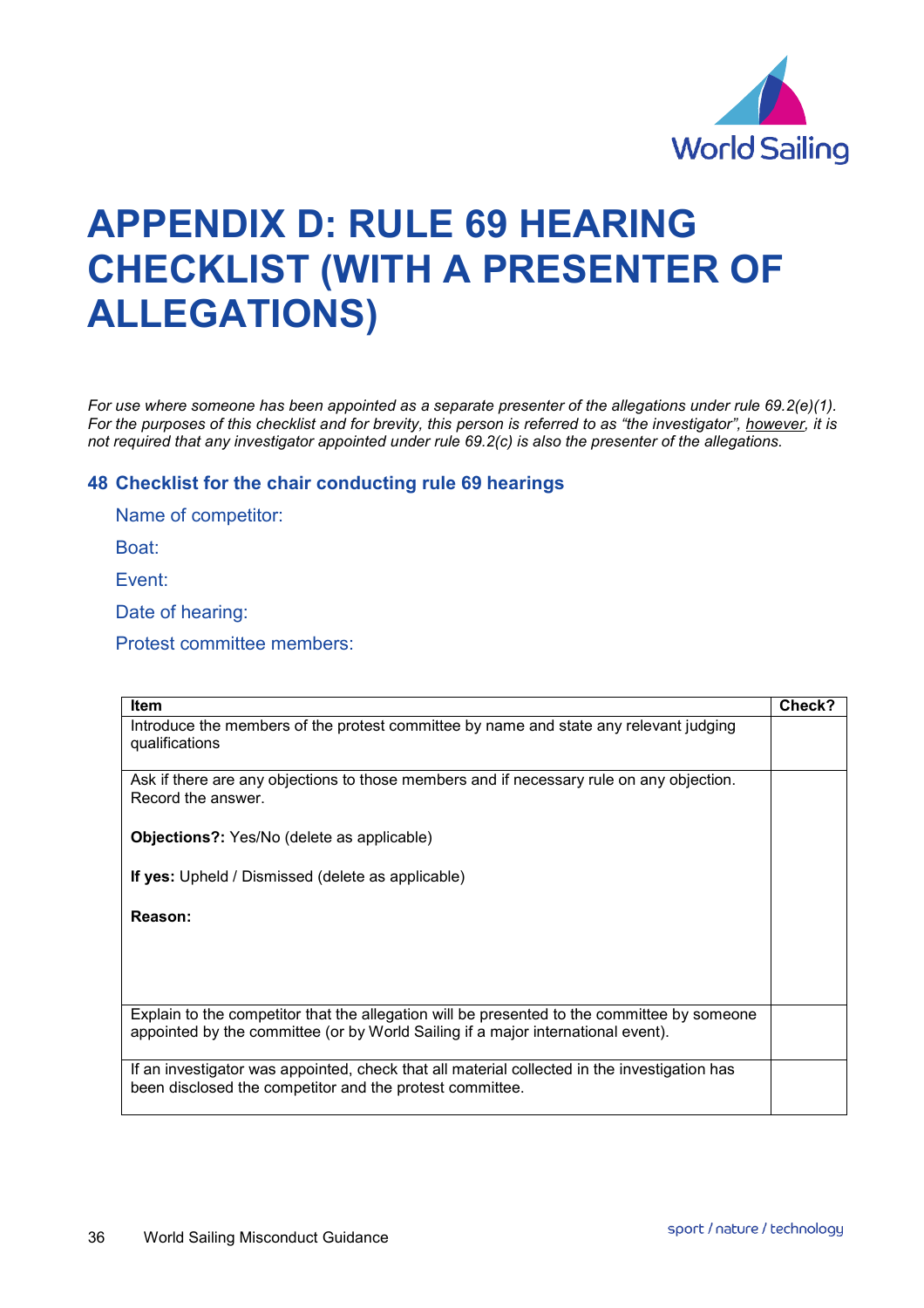

| Ask if sufficient time has been given for preparation. Record the answer. If necessary,<br>determine how much extra time should be allowed                                                                                                                                                                                                       |  |
|--------------------------------------------------------------------------------------------------------------------------------------------------------------------------------------------------------------------------------------------------------------------------------------------------------------------------------------------------|--|
| Extra time requested: Yes / No (delete as applicable)                                                                                                                                                                                                                                                                                            |  |
| If yes: Granted / Refused (delete as applicable)                                                                                                                                                                                                                                                                                                 |  |
| Reason:                                                                                                                                                                                                                                                                                                                                          |  |
|                                                                                                                                                                                                                                                                                                                                                  |  |
|                                                                                                                                                                                                                                                                                                                                                  |  |
| Ask if the competitor has received the written notification and understands the nature of the<br>allegations. Record the answer. If the competitor does not speak English as a first<br>language, determine if a translator is required.                                                                                                         |  |
| Competitor has received written notification: [ ]                                                                                                                                                                                                                                                                                                |  |
| Competitor understands allegations: [ ]                                                                                                                                                                                                                                                                                                          |  |
| If not already represented, ask the competitor if they wish to be represented and/or have an<br>advisor present. If they say no, explain that they can change their mind at any during the<br>hearing (but that the hearing will not start again from the beginning).                                                                            |  |
| Competitor represented: Yes / No (delete as applicable)                                                                                                                                                                                                                                                                                          |  |
| If yes: name of representative/advisor:                                                                                                                                                                                                                                                                                                          |  |
| <b>If no:</b> competitor understands right to representation: [ ]                                                                                                                                                                                                                                                                                |  |
| If represented, explain that the representative can consult with the competitor, ask<br>questions for them and sum up for them, but cannot answer questions on behalf of<br>the competitor.                                                                                                                                                      |  |
| Explain that the allegation is at the moment just that - an allegation. Explain the purpose of<br>the hearing is to determine what has happened and whether misconduct has been<br>committed.                                                                                                                                                    |  |
| Explain to the competitor what the possible outcomes might be if the allegations are proven<br>- a warning, penalisation and potential further action by the national authority (or if a foreign<br>competitor - his/her own national authority).                                                                                                |  |
| Hear the main witness supporting the allegation, and allow the investigator to question<br>them. Allow the competitor to question the witness, who may then be questioned by the<br>committee. That person should then leave the hearing, unless he or she is a member of the<br>protest committee, whose presence throughout has been foreseen. |  |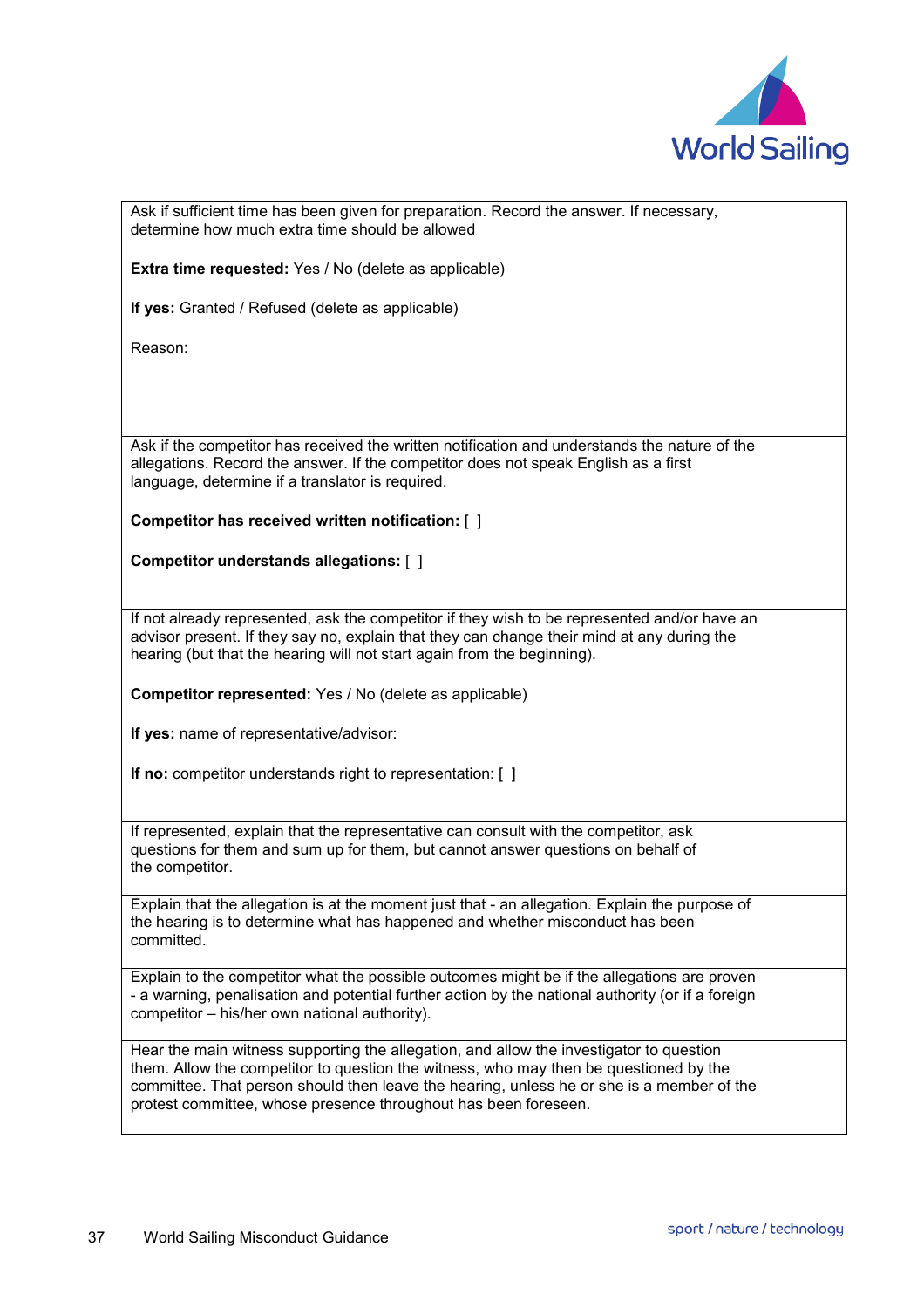

| Name of witness:                                                                                                                                                   |  |
|--------------------------------------------------------------------------------------------------------------------------------------------------------------------|--|
| Evidence given by witness: []                                                                                                                                      |  |
| Witness questioned by investigator: []                                                                                                                             |  |
| Witness questioned by competitor: []                                                                                                                               |  |
| Witness questioned by committee: []                                                                                                                                |  |
|                                                                                                                                                                    |  |
| Hear, one by one, other witnesses supporting the allegations, and allow the investigator,<br>then the competitor, and then the committee to question each witness. |  |
| <b>Witness Number</b><br>$1 \quad 2 \quad 3$                                                                                                                       |  |
| Evidence given by witness:<br>[                                                                                                                                    |  |
| Witness questioned by investigator:<br>[                                                                                                                           |  |
| Witness questioned by competitor:<br>$[ ] [ ] [ ]$                                                                                                                 |  |
| Witness questioned by committee:<br>[                                                                                                                              |  |
| <b>Names of witnesses:</b>                                                                                                                                         |  |
| 1.                                                                                                                                                                 |  |
| 2.                                                                                                                                                                 |  |
| 3.                                                                                                                                                                 |  |
|                                                                                                                                                                    |  |
| Hear the evidence of the competitor, who may then be questioned by the investigator and<br>then the committee.                                                     |  |
| Evidence given by competitor: []                                                                                                                                   |  |
| Competitor questioned by investigator: []                                                                                                                          |  |
| Competitor questioned by committee: []                                                                                                                             |  |
|                                                                                                                                                                    |  |
| Hear, one by one, the witnesses called by the competitor: allow the competitor to question                                                                         |  |
| each witness, and then the investigator and then the committee.                                                                                                    |  |
|                                                                                                                                                                    |  |
|                                                                                                                                                                    |  |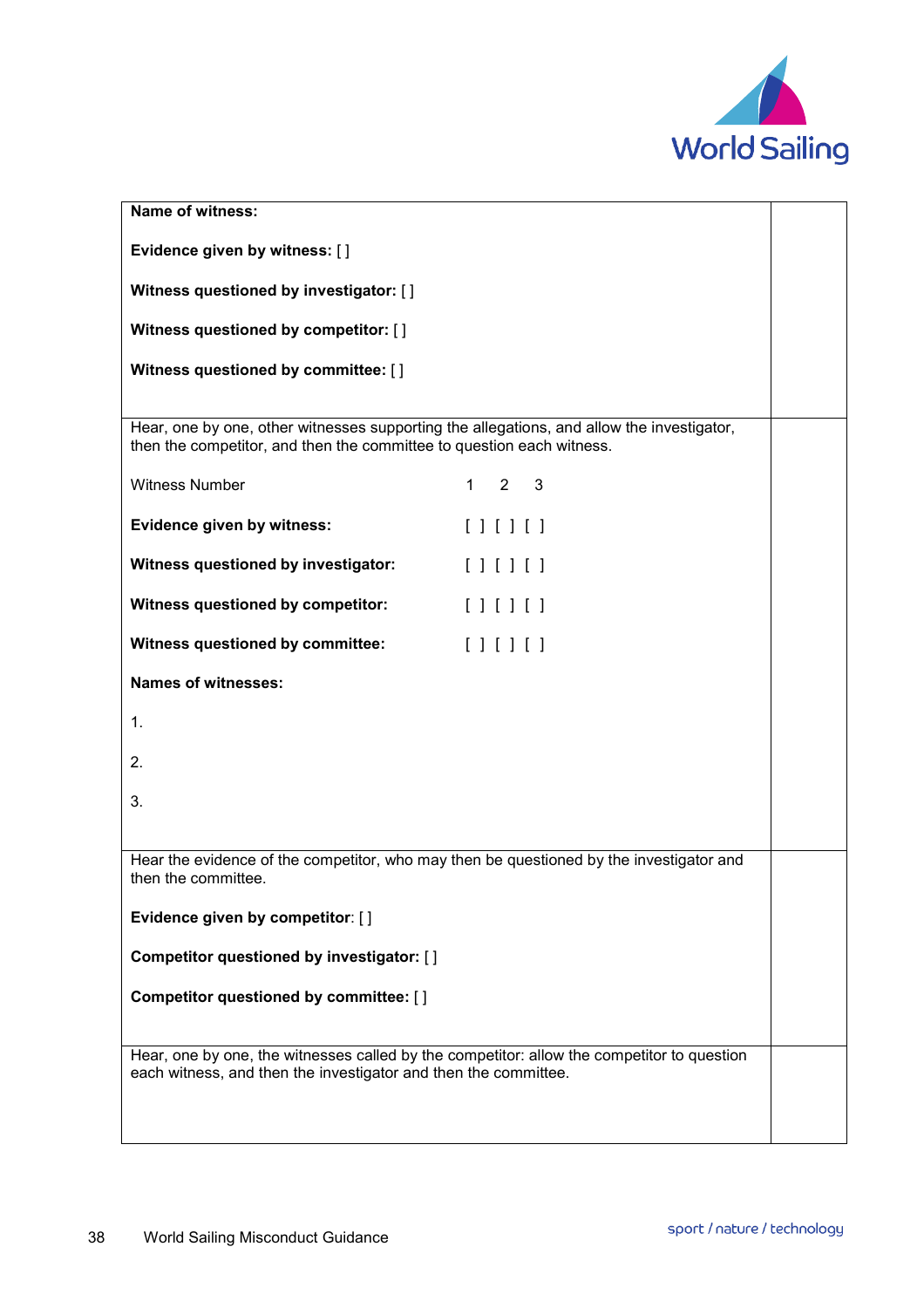

| Witness Number                                                                                                                                                                                                                                            | 3<br>$\mathcal{P}$  |  |
|-----------------------------------------------------------------------------------------------------------------------------------------------------------------------------------------------------------------------------------------------------------|---------------------|--|
|                                                                                                                                                                                                                                                           |                     |  |
| Evidence given by witness:                                                                                                                                                                                                                                | $[ \ ] [ \ ] [ \ ]$ |  |
| Witness questioned by competitor:                                                                                                                                                                                                                         | [  ] [  ] [  ] [  ] |  |
| Witness questioned by investigator:                                                                                                                                                                                                                       | [ ] [ ] [ ] [ ]     |  |
| Witness questioned by committee:                                                                                                                                                                                                                          | [ ] [ ] [ ]         |  |
| <b>Names of witnesses:</b>                                                                                                                                                                                                                                |                     |  |
| 1.                                                                                                                                                                                                                                                        |                     |  |
| 2.                                                                                                                                                                                                                                                        |                     |  |
| 3.                                                                                                                                                                                                                                                        |                     |  |
|                                                                                                                                                                                                                                                           |                     |  |
|                                                                                                                                                                                                                                                           |                     |  |
| Ask the investigator to summarise their case                                                                                                                                                                                                              |                     |  |
| Ask the competitor to summarise their case                                                                                                                                                                                                                |                     |  |
| Ask the parties to confirm they have had a fair hearing and been able to make all their<br>submissions                                                                                                                                                    |                     |  |
| Ask the investigator, competitor and all others present to withdraw, and confer.                                                                                                                                                                          |                     |  |
| Find the facts, writing down exactly what happened and/or what was said. If the use of bad<br>language is relevant to the case, write down the exact words believed to have been used.<br>As with a protest, avoid making conclusions in the facts found. |                     |  |
| Apply the standard of proof set out in RRS 69.2(g).                                                                                                                                                                                                       |                     |  |
| Conclude in writing whether the facts constitute a breach of good manners or<br>sportsmanship, unethical behaviour or may bring of the sport into disrepute.                                                                                              |                     |  |
| Apply the standard of proof set out in RRS 69.2(g).                                                                                                                                                                                                       |                     |  |
| Recall the investigator and the competitor to announce whether the allegation is upheld or<br>dismissed. If it is dismissed, close the hearing.                                                                                                           |                     |  |
| If it is upheld, ask the competitor whether there are any mitigating circumstances the<br>committee might consider when deciding whether to warn or penalize. Receive any<br>apologies.                                                                   |                     |  |
| It is not normally appropriate to ask the investigator to comment on question of penalty.<br>The investigator should address the committee if he is aware of facts that confirm or                                                                        |                     |  |